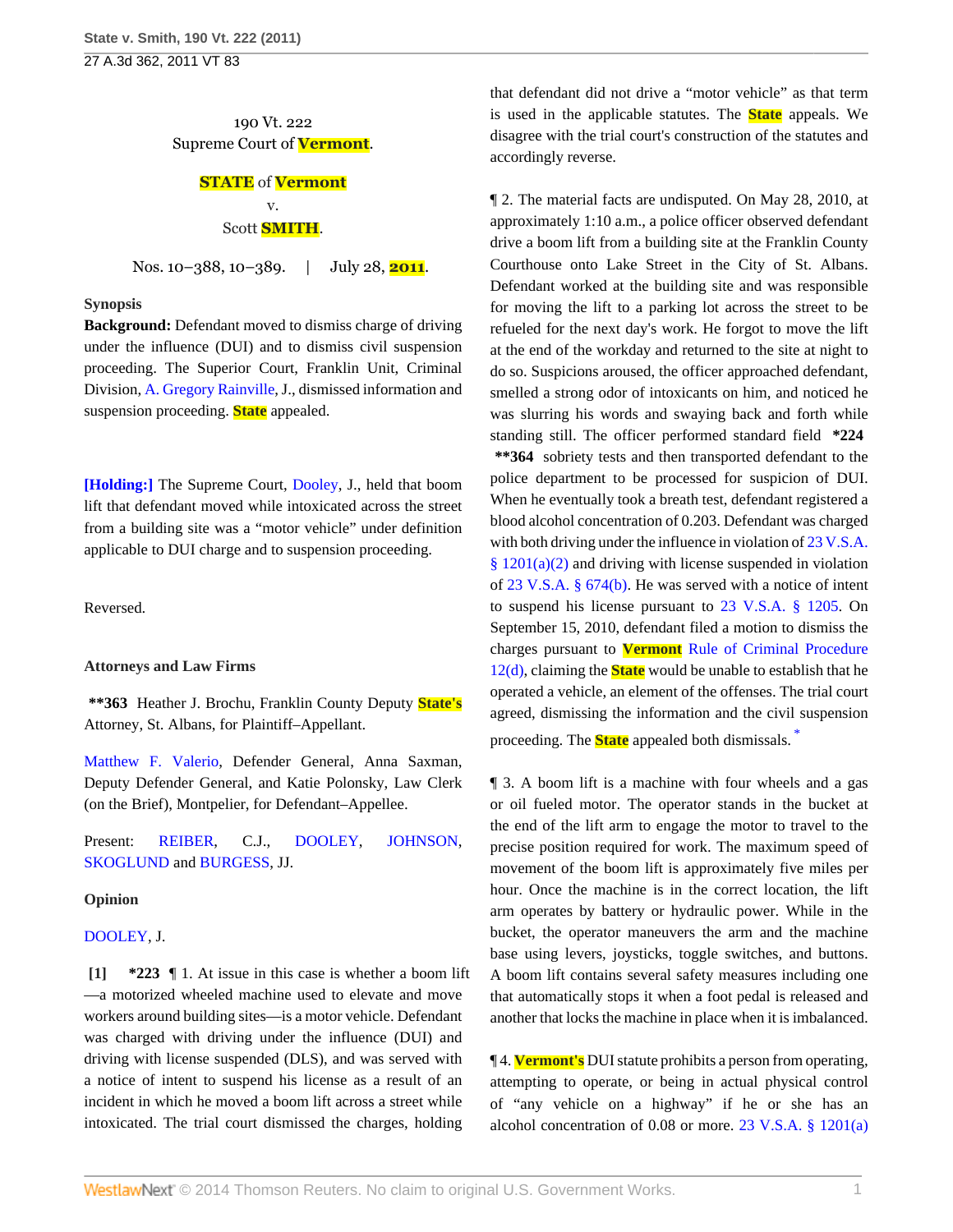27 A.3d 362, 2011 VT 83

[\(1\).](http://www.westlaw.com/Link/Document/FullText?findType=L&pubNum=1000883&cite=VTST23S1201&originatingDoc=I7485051bb9a211e08bbeb4ca0e5b8ed9&refType=SP&originationContext=document&vr=3.0&rs=cblt1.0&transitionType=DocumentItem&contextData=(sc.Search)#co_pp_7b9b000044381) Similarly, the civil suspension statute requires the Commissioner of Motor Vehicles to suspend the operator's license of a person who violates [§ 1201.](http://www.westlaw.com/Link/Document/FullText?findType=L&pubNum=1000883&cite=VTST23S1201&originatingDoc=I7485051bb9a211e08bbeb4ca0e5b8ed9&refType=LQ&originationContext=document&vr=3.0&rs=cblt1.0&transitionType=DocumentItem&contextData=(sc.Search)) *Id.* § 1205(a). The period of suspension depends upon whether there have been earlier suspensions. See *id.* § 1205(m). Under [§ 1200\(6\)](http://www.westlaw.com/Link/Document/FullText?findType=L&pubNum=1000883&cite=VTST23S1200&originatingDoc=I7485051bb9a211e08bbeb4ca0e5b8ed9&refType=SP&originationContext=document&vr=3.0&rs=cblt1.0&transitionType=DocumentItem&contextData=(sc.Search)#co_pp_1e9a0000fd6a3), a "[v]ehicle" for purposes of [§ 1201](http://www.westlaw.com/Link/Document/FullText?findType=L&pubNum=1000883&cite=VTST23S1201&originatingDoc=I7485051bb9a211e08bbeb4ca0e5b8ed9&refType=LQ&originationContext=document&vr=3.0&rs=cblt1.0&transitionType=DocumentItem&contextData=(sc.Search)) is a "motor vehicle" as defined **\*225** in [§ 4 of Title 23](http://www.westlaw.com/Link/Document/FullText?findType=L&pubNum=1000883&cite=VTST23S4&originatingDoc=I7485051bb9a211e08bbeb4ca0e5b8ed9&refType=LQ&originationContext=document&vr=3.0&rs=cblt1.0&transitionType=DocumentItem&contextData=(sc.Search)), plus two additional types of vehicles not involved in this case. A "Motor vehicle" is defined by  $\S$  4(21) as "all vehicles propelled or drawn by power other than muscular power, except farm tractors, vehicles running only upon stationary rails or tracks, motorized highway building equipment, road making appliances, snowmobiles, or tracked vehicles or electric personal assistive mobility devices." Thus, the issue in this appeal is whether the boom lift is a motor vehicle under this definition. This is a legal question that we review de novo. *State v. Neisner,* 2010 **VT** [112, ¶ 11, 189](http://www.westlaw.com/Link/Document/FullText?findType=Y&serNum=2024251623&pubNum=7691&originationContext=document&vr=3.0&rs=cblt1.0&transitionType=DocumentItem&contextData=(sc.Search)) **Vt**. 160, 16 **A**.**3d** [597](http://www.westlaw.com/Link/Document/FullText?findType=Y&serNum=2024251623&pubNum=7691&originationContext=document&vr=3.0&rs=cblt1.0&transitionType=DocumentItem&contextData=(sc.Search)).

¶ 5. The **State** argues that the plain meaning of the definition in  $\S$  4(21) covers the boom lift. The boom lift can be driven from location to location by its gas or oil motor and is therefore "propelled or drawn by power other than muscular power." [23 V.S.A. § 4\(21\).](http://www.westlaw.com/Link/Document/FullText?findType=L&pubNum=1000883&cite=VTST23S4&originatingDoc=I7485051bb9a211e08bbeb4ca0e5b8ed9&refType=SP&originationContext=document&vr=3.0&rs=cblt1.0&transitionType=DocumentItem&contextData=(sc.Search)#co_pp_6a62000089fb7) Further, it does not fit under any of the exceptions in the statute. In contrast, defendant argues that a boom lift's design indicates it is not **\*\*365** a motor vehicle because it is meant to be used primarily in a stationary position; it is not used for transportation and lacks common characteristics of motor vehicles such as a steering wheel and seat. Defendant argues that it is similar to many of the machines that are in the list of exceptions in the statute.

**[2]** ¶ 6. We are persuaded by the **State's** argument. The general definition of a motor vehicle in the statute includes a boom lift; no exception applies to this machine. In determining the scope of a statutory provision, we ask first whether the language of the provision is plain and unambiguous. If so, "we presume the Legislature intended the express meaning of that [statutory] language, and we enforce it according to its terms without resorting to statutory construction." *State v. Deyo,* 2006 **VT** [120, ¶ 14, 181](http://www.westlaw.com/Link/Document/FullText?findType=Y&serNum=2010705778&pubNum=162&originationContext=document&vr=3.0&rs=cblt1.0&transitionType=DocumentItem&contextData=(sc.Search)) **Vt**. [89, 915 A.2d 249.](http://www.westlaw.com/Link/Document/FullText?findType=Y&serNum=2010705778&pubNum=162&originationContext=document&vr=3.0&rs=cblt1.0&transitionType=DocumentItem&contextData=(sc.Search)) The language "propelled or drawn by power other than muscular power," found in  $\S$  4(21), is plain and unambiguous. The facts clearly establish that a boom lift is powered by a motor rather than muscular power; therefore, it falls within this express definition of a motor vehicle. The statutory exceptions in  $\S$  4(21) are also plain and unambiguous. A boom lift is manifestly not a farm tractor, snowmobile, stationary rail vehicle, tracked vehicle,

or electric personal assistive mobility device. Defendant's employer also testified that it is neither motorized building equipment nor a road-making appliance. We **\*226** need go no further than the plain meaning to hold that a boom lift is a vehicle for purposes of 23 V.S.A. §  $1201(a)(2)$  and §  $1205(a)$ .

¶ 7. Defendant claims that the statutory language cannot be plain and unambiguous because the list of exceptions is not exhaustive. Defendant highlights the Legislature's revisions adding to the exceptions in  $\S 4(21)$  as evidence that the list is not intended to be comprehensive, but rather is illustrative of an intent to exclude machines not created for the purpose of transportation of the operator and others. While defendant concedes that a boom lift does not fall within the explicit exceptions to the statutory definition of a motor vehicle, he argues that since the main utility of a boom lift is not transportation, it should be exempt from classification as a motor vehicle.

¶ 8. If the Legislature had intended that exceptions comparable to those explicitly mentioned be recognized, it could have drafted the language to make the list of exceptions nonexclusive. Without such an authorization, we have held that "[w]here express exceptions are made, the legal presumption is that the Legislature did not intend to save other cases from the operation of the statute.... [A]n exception in a statute amounts to an affirmation of the application of its provisions to all other cases not excepted, and excludes all other exceptions." *[Fairbanks, Morse & Co. v. Comm'r](http://www.westlaw.com/Link/Document/FullText?findType=Y&serNum=1946108047&pubNum=162&fi=co_pp_sp_162_126&originationContext=document&vr=3.0&rs=cblt1.0&transitionType=DocumentItem&contextData=(sc.Search)#co_pp_sp_162_126) of Taxes,* 114 **Vt**[. 425, 431, 47 A.2d 123, 126 \(1946\)](http://www.westlaw.com/Link/Document/FullText?findType=Y&serNum=1946108047&pubNum=162&fi=co_pp_sp_162_126&originationContext=document&vr=3.0&rs=cblt1.0&transitionType=DocumentItem&contextData=(sc.Search)#co_pp_sp_162_126); see also *Vermont [Dev. Credit Corp. v. Kitchel,](http://www.westlaw.com/Link/Document/FullText?findType=Y&serNum=1988089537&pubNum=162&fi=co_pp_sp_162_1167&originationContext=document&vr=3.0&rs=cblt1.0&transitionType=DocumentItem&contextData=(sc.Search)#co_pp_sp_162_1167)* 149 **Vt**. [421, 424–25, 544 A.2d 1165, 1167 \(1988\)](http://www.westlaw.com/Link/Document/FullText?findType=Y&serNum=1988089537&pubNum=162&fi=co_pp_sp_162_1167&originationContext=document&vr=3.0&rs=cblt1.0&transitionType=DocumentItem&contextData=(sc.Search)#co_pp_sp_162_1167) (citing *[Fairbanks](http://www.westlaw.com/Link/Document/FullText?findType=Y&serNum=1946108047&originationContext=document&vr=3.0&rs=cblt1.0&transitionType=DocumentItem&contextData=(sc.Search))* and declining to recognize an additional exception to listed statutory exceptions). The underlying principle is that if the Legislature made specific exceptions to the applicability of the provision and also wished to include another exception, it would have explicitly **stated** the additional exception. This rule of statutory construction creates a strong presumption for affirming the broad application of the statutory definition of a motor vehicle and denying the addition of implied exceptions to explicit exceptions.

¶ 9. This construction is reinforced by the inclusive language of the basic definition of motor vehicle. The statute uses the modifier "all" before "vehicles" indicating **\*\*366** that the Legislature intended that the provision encompass all vehicles not specified in the listed exceptions. Cf. *[Coburn v. Seda,](http://www.westlaw.com/Link/Document/FullText?findType=Y&serNum=1984109893&pubNum=661&fi=co_pp_sp_661_175&originationContext=document&vr=3.0&rs=cblt1.0&transitionType=DocumentItem&contextData=(sc.Search)#co_pp_sp_661_175)* [101 Wash.2d 270, 677 P.2d 173, 175 \(1984\)](http://www.westlaw.com/Link/Document/FullText?findType=Y&serNum=1984109893&pubNum=661&fi=co_pp_sp_661_175&originationContext=document&vr=3.0&rs=cblt1.0&transitionType=DocumentItem&contextData=(sc.Search)#co_pp_sp_661_175) (emphasizing the inclusive ordinary meaning of "any" in "any civil action").